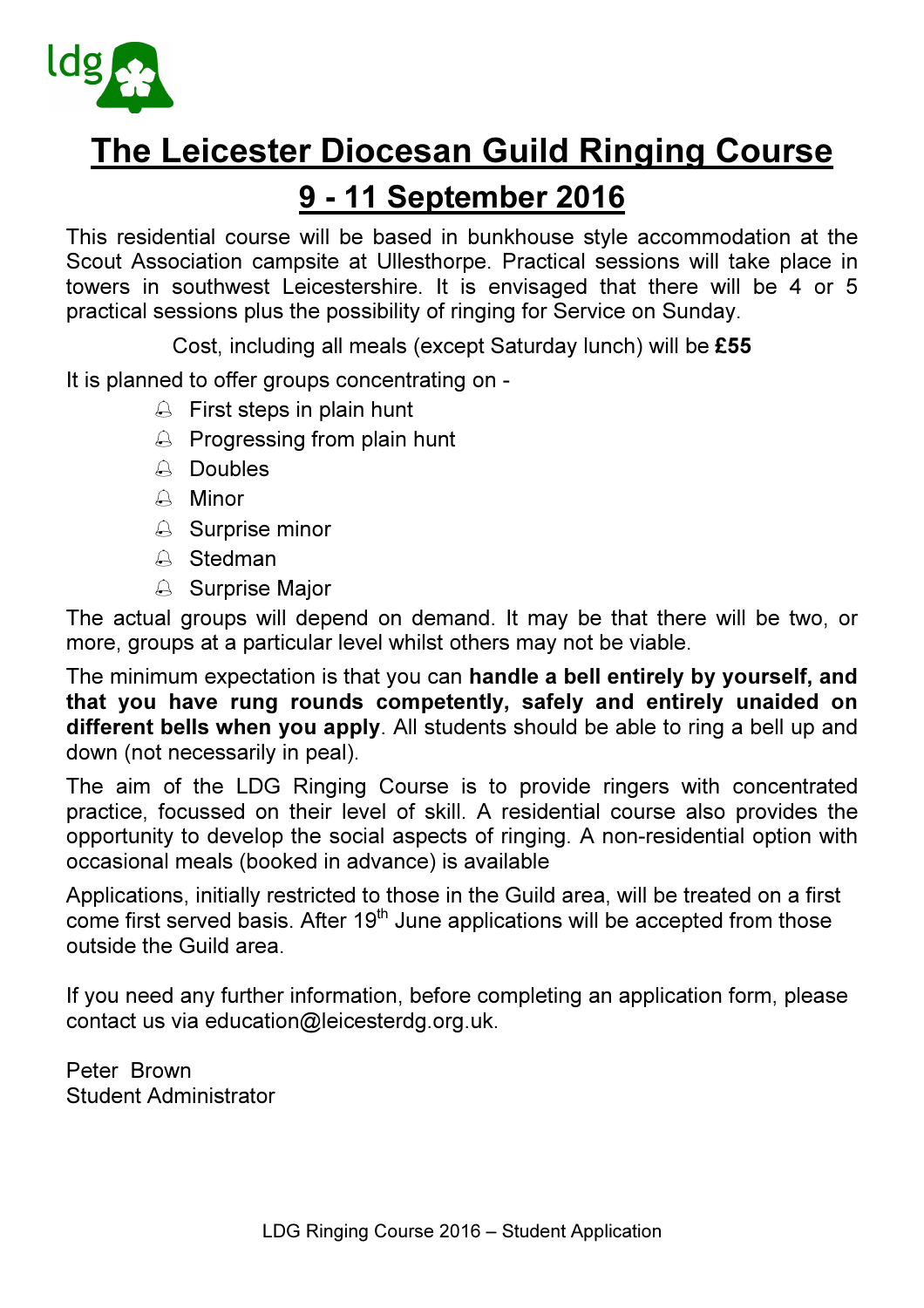

## The 2016 Leicester Diocesan Guild Ringing Course Student Application Form

Please complete using BLOCK letters. These details will be used on course documentation.

| Surname:<br>(and title) | First name: |  |
|-------------------------|-------------|--|
| Address:                |             |  |
| Postcode:               | Telephone:  |  |
| Email:                  |             |  |

| Age group     | $18 - 29$ | - 45<br>30 | 60<br>- 46 | $60+$ | Date of birth if under 18 |
|---------------|-----------|------------|------------|-------|---------------------------|
| (please tick) |           |            |            |       |                           |

| Home tower |                                                           |
|------------|-----------------------------------------------------------|
|            | Name and contact details of Tower Captain/Ringing Master: |
|            |                                                           |
|            |                                                           |
|            |                                                           |
|            |                                                           |
|            |                                                           |

We would like to be able to contact to your Tower Captain/Ringing Master about your next steps in ringing. If you would prefer us NOT to contact him/her please tick the box

### Which group would you like to join? Please tick

#### First Steps in Plain Hunt

A group for those who can handle their bell competently, ring call changes and who are ready to start plain hunt

#### Progressing from Plain Hunt

A group for those have some experience of plain hunt (probably on the treble) and are wanting to move on to ring on an inside bell and possibly begin to look at treble bob hunt.

#### Doubles

A group for the confident plain hunters who want to move on to ring doubles methods inside - plain bob and/or grandsire will be the starting point but the upper limit will depend on the group.

#### Plain Minor

A group for the confident plain hunters who want to move on to ring minor inside. Plain bob will be the probable starting point but the upper limit will depend on the group.

#### Surprise Minor

Cambridge and possibly other methods (surprise/treble bob). For those with experience of plain minor and possibly treble bob hunting.

#### Stedman

A group for those wanting to develop the progress in Stedman doubles and triples. From first steps to touches.

#### Surprise Major

For those really competent at easier eight bell methods. Cambridge and Yorkshire will be the probable starting points though circumstances at the time will determine the methods actually rung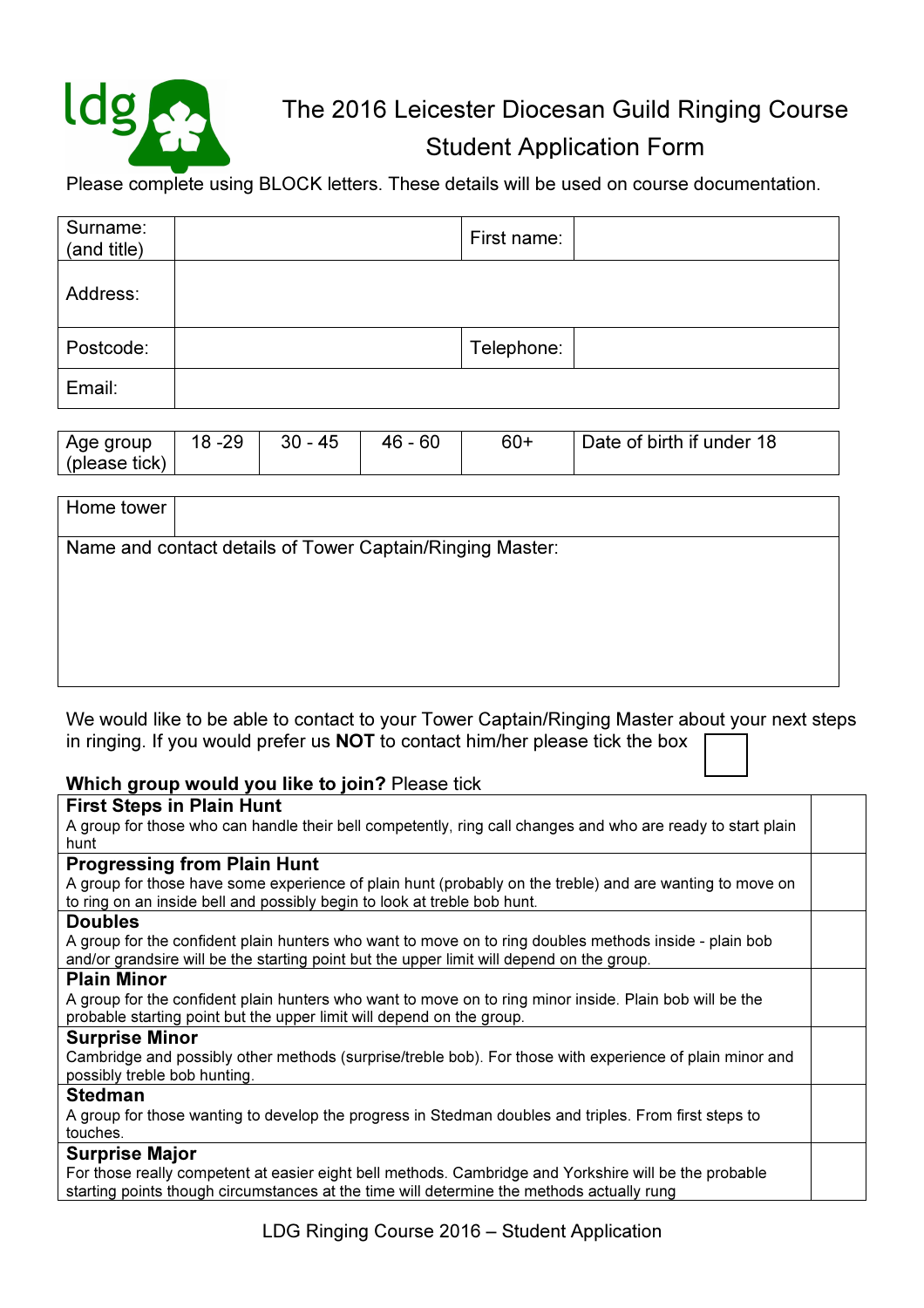Please tell us a little about your ringing. Eg - How long have you been ringing? Where did you learn? What do you find difficult? Notable successes. etc

For the following methods how would you describe yourself?

- a) Novice (Just learning)
- b) Advanced beginner (Plain courses on an inside bell, touches with help)
- c) Competent (Touches on an affected bell)
- d) Proficient (Long touches/quarter peals on an inside bell.)

If you have no experience of a particular method leave the box blank. Please add to the list if necessary .

| Example: Plain Bob Doubles      |  |
|---------------------------------|--|
| Rounds and Call Changes         |  |
| <b>Plain Bob Doubles</b>        |  |
| <b>Grandsire Doubles</b>        |  |
| <b>Stedman Doubles</b>          |  |
| <b>Plain Bob Minor</b>          |  |
| Other Plain Minor (please list) |  |
|                                 |  |
|                                 |  |
|                                 |  |
|                                 |  |

| Oxford/Kent Treble Bob Minor |  |
|------------------------------|--|
| Surprise Minor (please list) |  |
|                              |  |
|                              |  |
|                              |  |
| <b>Plain Bob Triples</b>     |  |
| <b>Grandsire Triples</b>     |  |
| <b>Stedman Triples</b>       |  |
| Plain Bob Major              |  |
|                              |  |
|                              |  |

#### Please tell us what you hope to get from attending the LDG Ringing Course

The number of groups and the level of each group will depend upon the number of applicants and their requirements. It is possible therefore, that some groups may not be viable.

Resident members of the Leicester Diocesan Guild are covered under the terms of the Guild's insurance (details on request). Non-resident members of the Guild and nonmembers are not covered by the Guild's insurance and are advised to satisfy themselves that they are covered for ringing related activities.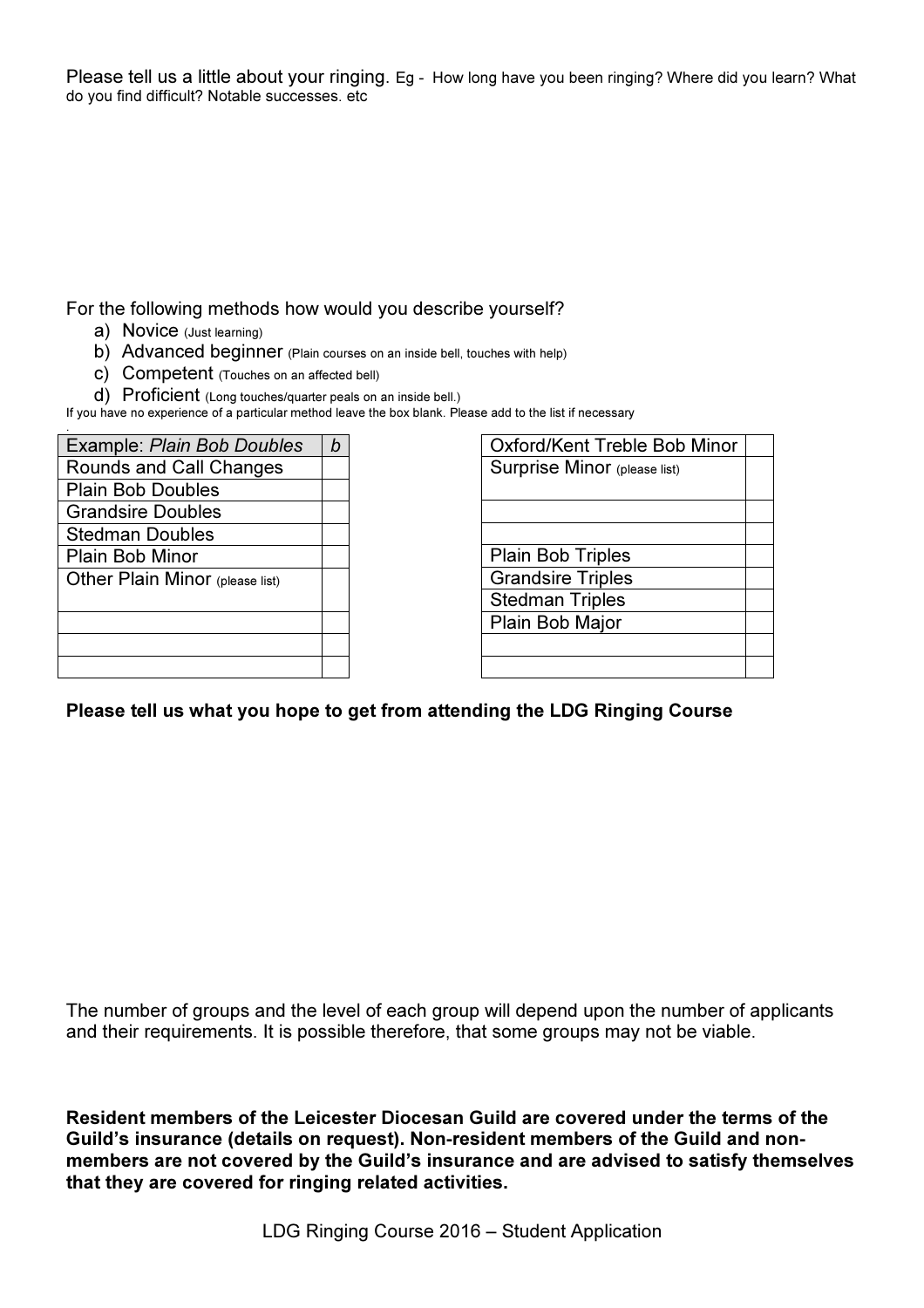### Accommodation required

 (tick one box only) Please reserve me or

| A place as a RESIDENT     |
|---------------------------|
| A place as a NON RESIDENT |

#### Meals

Do you require all meals (£15) Yes/No

Or: please order occasional meals as ticked in the boxes

|          | Breakfast (£3)   Lunch (£3)   Dinner |      |
|----------|--------------------------------------|------|
| Friday   |                                      | (E5) |
| Saturday |                                      | (£6) |
| Sunday   |                                      |      |

#### Cost

| Course fee<br>To cover admin,<br>teaching<br>materials, tower<br>donations etc | <b>Meals</b><br>£15 or total from above | Accommodation<br>£15 for residents | Deposit enclosed<br>with application<br>£15 or by Bacs | Balance to be paid by<br>1 <sup>st</sup> August |
|--------------------------------------------------------------------------------|-----------------------------------------|------------------------------------|--------------------------------------------------------|-------------------------------------------------|
| £25                                                                            |                                         |                                    |                                                        | ≕                                               |

Payment may be made by cheque (payable to LDG) or by Bacs

| Bank:                                      | National Westminster Bank plc Market Place, Loughborough LE11 3EA |  |  |  |
|--------------------------------------------|-------------------------------------------------------------------|--|--|--|
| Account Name:                              | The Leicester Diocesan Guild of Church Bell Ringers               |  |  |  |
| Sort Code:                                 | 60-14-10                                                          |  |  |  |
| Account:                                   | 89898184                                                          |  |  |  |
| $\mathbf{r}$ , $\mathbf{r}$ , $\mathbf{r}$ | . .                                                               |  |  |  |

## If paying by Bacs please quote "RC" followed by your surname in the reference field

Joint applications are welcomed but each applicant must complete a separate application and health form.

Acknowledgements and receipts will be sent by email. If you require a paper copy please enclose a SAE.

## Please complete the accompanying health form and enclose it with your application

### **Declaration**

- 1. If accepted I will pay the outstanding balance by  $1<sup>st</sup>$  August 2016
- 2. I understand I may have to pay for everything I have booked if I cancel
- 3. This data will be stored on a computer and be used by the course organisers for the purpose of running the LDG Ringing Course. It will not be used by or given to anyone else. The data can be viewed by contacting the Course Secretary to arrange a viewing. By signing this form you are giving your consent for this data to be stored and used in this way.

Signed **Example 2** and the set of the set of the Date  $\Box$  Date  $\Box$  Date  $\Box$ 

Signature of Parent/Guardian for applicants under 18 \_\_\_\_\_\_\_\_\_\_\_\_\_\_\_\_\_\_\_\_\_\_\_\_\_\_\_<br>Relationship

The completed application form and health form should be sent to the Student Administrator, Pete Brown, 22 King Street, Twyford, Melton Mowbray. LE14 2HR. Priority will be given to those living in the area covered by the Diocese of Leicester up to 19<sup>th</sup> June. Applications will be dealt with on a first come first served basis.